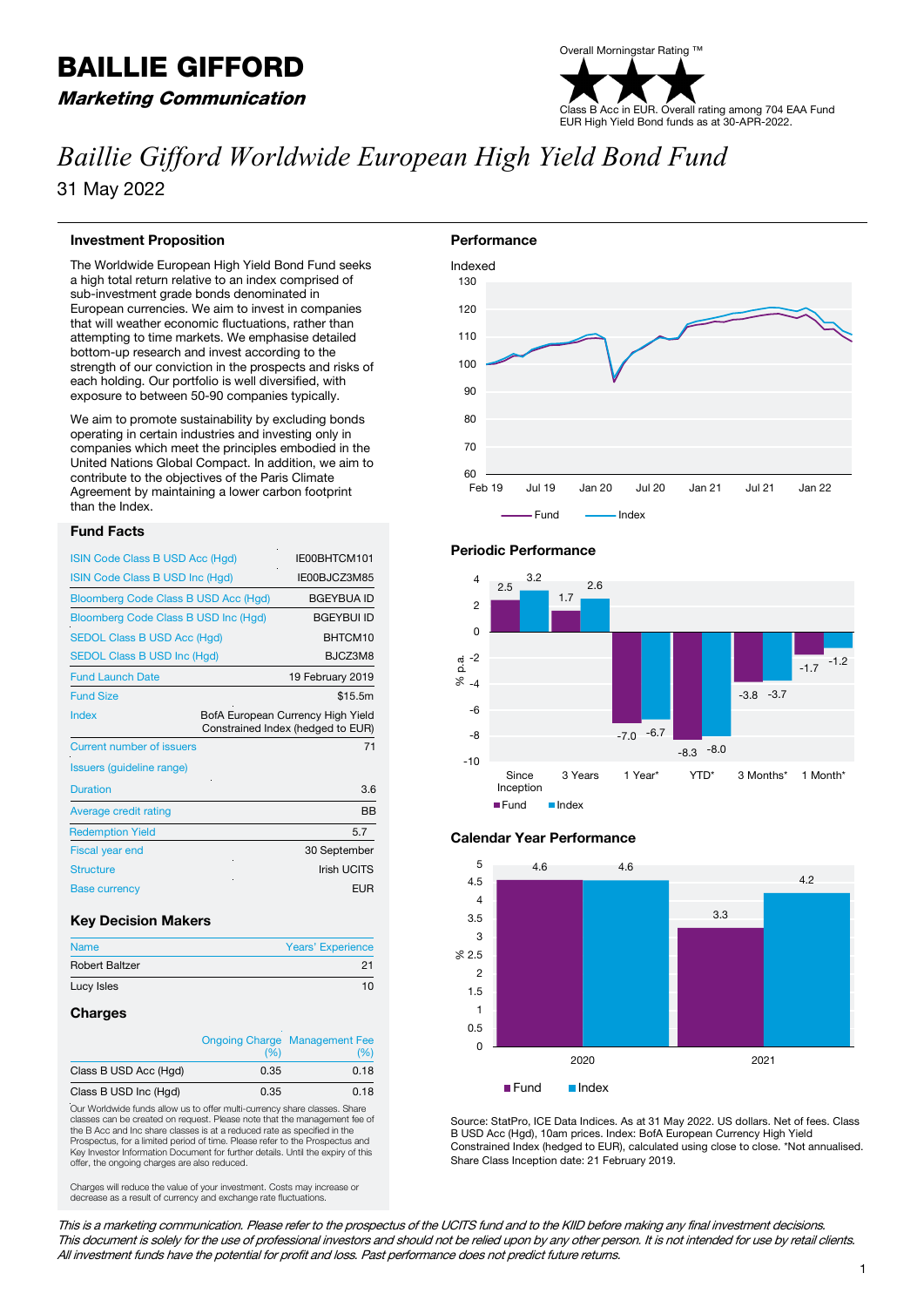#### **Sector Exposure**



|                |                               | %    |
|----------------|-------------------------------|------|
|                | <b>Industrials</b>            | 76.5 |
| $\mathfrak{p}$ | Financial                     | 18.9 |
| 3              | Utility                       | 2.3  |
| 4              | Securitized                   | 0.5  |
| 5              | <b>Cash &amp; Derivatives</b> | 1.9  |
|                | .                             |      |

### **Top Ten Holdings**

|                | <b>Holdings</b>                | % of Total Assets |
|----------------|--------------------------------|-------------------|
| $\overline{1}$ | <b>Burford Capital</b>         | 3.0               |
| 2              | Grifols                        | 2.7               |
| 3              | <b>Banco Santander</b>         | 2.6               |
| $\overline{4}$ | <b>EDF</b>                     | 2.3               |
| 5              | B&M European Value Retail S.A. | 2.3               |
| 6              | ProGroup                       | 2.3               |
|                | LeasePlan Corporation N.V.     | 2.2               |
| 8              | Virgin Media Holdings Inc.     | 2.2               |
| 9              | Victoria                       | 2.2               |
| 10             | InPost S.A.                    | 2.1               |

By investing in the Fund you own shares in the Fund. You do not have ownership or control of the underlying assets such as the stocks and shares of the companies that make up the portfolio as these are owned by the Fund.

# **Geographical Location**



|                |                               | %    |
|----------------|-------------------------------|------|
| 1              | <b>UK</b>                     | 23.3 |
| $\overline{2}$ | France                        | 13.5 |
| 3              | <b>United States</b>          | 13.2 |
| $\overline{4}$ | <b>Netherlands</b>            | 10.7 |
| 5              | Spain                         | 5.8  |
| 6              | Luxembourg                    | 5.3  |
| 7              | Italy                         | 3.3  |
| 8              | Poland                        | 3.1  |
| 9              | Germany                       | 3.1  |
| 10             | Sweden                        | 3.0  |
| 11             | Japan                         | 2.7  |
| 12             | Austria                       | 2.5  |
| 13             | <b>Others</b>                 | 8.5  |
| 14             | <b>Cash &amp; Derivatives</b> | 1.9  |
|                |                               |      |

#### **Discrete Performance**

|              |     |     | 31/03/17- 31/03/18- 31/03/19- 31/03/20- 31/03/21-<br>31/03/18 31/03/19 31/03/20 31/03/21 31/03/22 |      |       |
|--------------|-----|-----|---------------------------------------------------------------------------------------------------|------|-------|
| Fund Net (%) | N/A | N/A | $-76$                                                                                             | 23.4 | $-22$ |
| Index $(\%)$ | N/A | N/A | $-6.9$                                                                                            | 23.7 | $-21$ |

#### **Distribution of Portfolio by Credit Rating Band**

|                               | <b>Fund Weight</b><br>(%) | <b>Benchmark Weight</b><br>(%) |
|-------------------------------|---------------------------|--------------------------------|
| <b>Investment Grade</b>       | 5.4                       | 0.0                            |
| <b>BB</b>                     | 56.7                      | 68.7                           |
| R                             | 32.1                      | 25.8                           |
| CCC and Lower                 | 3.7                       | 5.4                            |
| <b>Cash &amp; Derivatives</b> | 2.1                       | 0.0                            |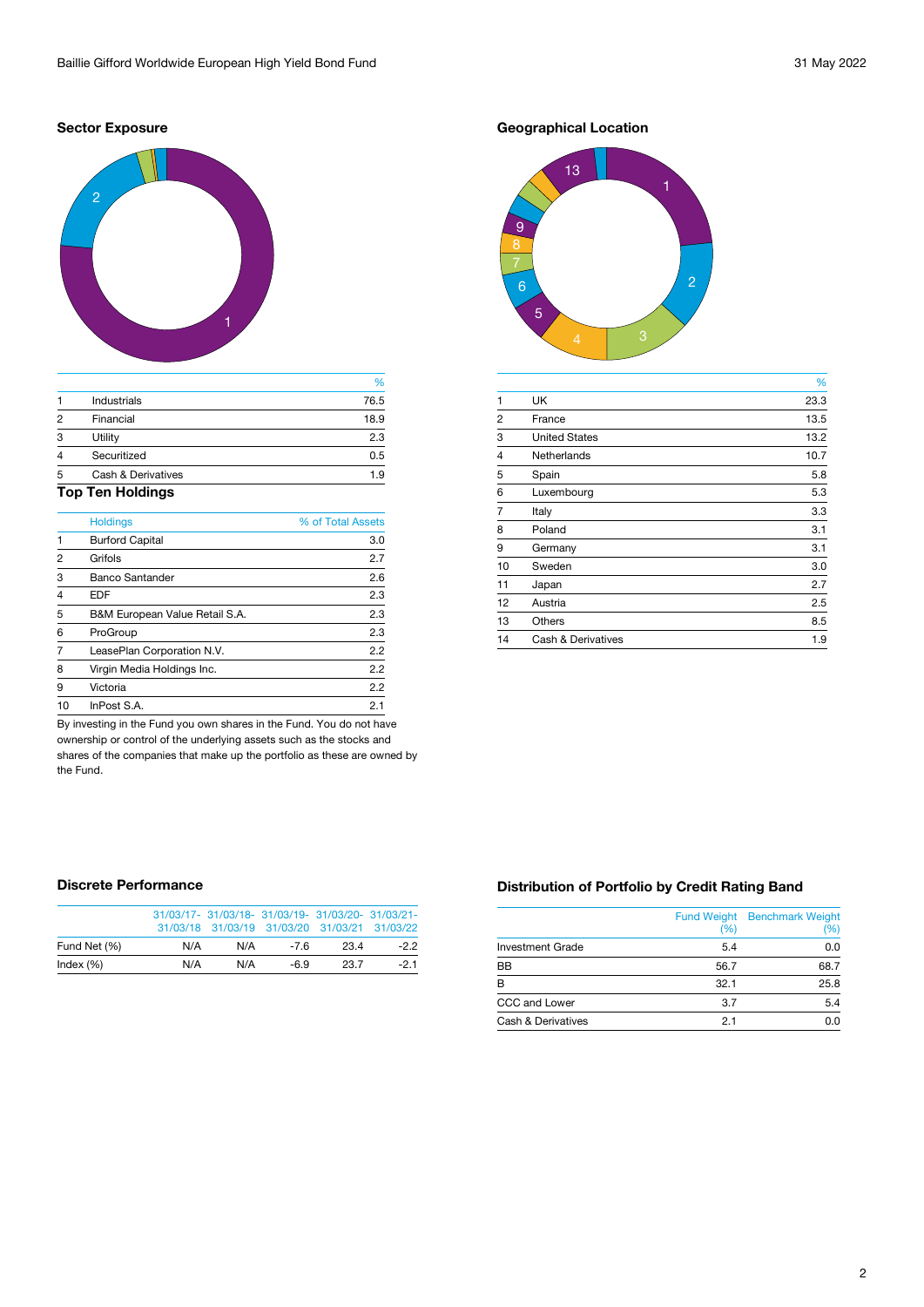#### **Risks and Additional Information**

The Fund is a sub-fund of Baillie Gifford Worldwide Funds PLC which is an established umbrella fund. Its Investment Manager and Distributor is Baillie Gifford Investment Management (Europe) Limited ("BGE"). This document does not provide you with all the facts that you need to make an informed decision about investing in the Fund. Further details of the risks associated with investing in the Fund can be found in the Key Investor Information Document (KIID), or the Prospectus.

A Prospectus is available for Baillie Gifford Worldwide Funds plc (the Company) in English, French and German. Key Investor Information Documents (KIIDs) are available for each share class of each of the sub-funds of the Company and in one of the official languages of each of the EU Member States into which each sub-fund has been notified for marketing under the Directive 2009/65/EC (the UCITS Directive). These can be obtained from bailliegifford.com. In addition, a summary of investor rights is available from bailliegifford.com. The summary is available in English.

The sub-funds of the Company are currently notified for marketing into a number of EU Member States under the UCITS Directive. The Company can terminate such notifications for any share class and/or sub-fund of the Company at any time using the process contained in Article 93a of the UCITS Directive.

Nothing in the document should be construed as advice and it is therefore not a recommendation to buy or sell shares.

The ongoing charges figure is based on actual expenses for the latest financial period. Where the share class has been launched during the financial period and / or expenses during the period are not representative, an estimate of expenses may have been used instead. It may vary from year to year. It excludes the costs of buying and selling assets for the Fund although custodian transaction costs are included. Where a share class has not been seeded an estimate of expenses has been used.

This document contains information on investments which does not constitute independent research. Accordingly, it is not subject to the protections afforded to independent research and Baillie Gifford and its staff may have dealt in the investments concerned. It is classified as advertising in Switzerland under Art 68 of the Financial Services Act ("FinSA").

This document is issued by Baillie Gifford Overseas Limited ("BGO") which provides investment management and advisory services to non-UK clients. BGO is wholly owned by Baillie Gifford & Co. Both are authorised and regulated in the UK by the Financial Conduct Authority. BGO is registered with the SEC in the United States of America, and is licensed with the Financial Sector Conduct Authority in South Africa as a Financial Services Provider. The Fund is authorised in Ireland and regulated by the Central Bank of Ireland.

BGE provides investment management and advisory services to European (excluding UK) clients. It was incorporated in Ireland in May 2018. BGE is authorised by the Central Bank of Ireland as an AIFM under the AIFM Regulations and as a UCITS management company under the UCITS Regulation. BGE is also authorised in accordance with Regulation 7 of the AIFM Regulations, to provide management of portfolios of investments, including Individual Portfolio Management ('IPM') and Non-Core Services. BGE has been appointed as UCITS management company to the following UCITS umbrella company; Baillie Gifford Worldwide Funds plc. Through its MiFID passport, it has established Baillie Gifford Investment Management (Europe) Limited (Frankfurt Branch) to market its investment management and advisory services and distribute Baillie Gifford Worldwide Funds plc in Germany. Similarly, it has established Baillie Gifford Investment Management (Europe) Limited (Amsterdam Branch) to market its investment management and advisory services and distribute Baillie Gifford Worldwide Funds plc in The Netherlands. Baillie Gifford Investment Management (Europe) Limited also has a representative office in Zurich, Switzerland pursuant to Art. 58 of the Federal Act on Financial Institutions ("FinIA"). The representative office is authorised by the Swiss Financial Market Supervisory Authority (FINMA). The representative office does not constitute a branch and therefore does not have authority to commit Baillie Gifford Investment Management (Europe) Limited.

Baillie Gifford Asia (Hong Kong) Limited 柏基亞洲(香港)有限公司 ("BGA") holds a Type 1 and a Type 2 licence from the Securities and Futures Commission of Hong Kong to market and distribute Baillie Gifford's range of collective investment schemes to professional investors in Hong Kong. Baillie Gifford International LLC was formed in Delaware in 2005 and is registered with the SEC. It is the legal entity through which BGO provides client service and marketing functions in

#### North America.

Baillie Gifford International LLC, BGE and BGA are a wholly owned subsidiaries of Baillie Gifford Overseas Limited. All information is sourced from Baillie Gifford & Co. All amounts in share class currency and as at the date of the document unless otherwise

Investment markets can go down as well as up and market conditions can change rapidly. The value of an investment in the Fund, and any income from it, can fall as well as rise and investors may not get back the amount invested.

The specific risks associated with the Fund include:

stated. All figures are rounded, so any totals may not sum.

Market values for illiquid securities which are difficult to trade may not be readily available, and there can be no assurance that any value assigned to them will reflect the price the Fund might receive upon their sale.

Custody of assets involves a risk of loss if a custodian becomes insolvent or breaches duties of care.

Bonds issued by companies and governments may be adversely affected by changes in interest rates, expectations of inflation and a decline in the creditworthiness of the bond issuer. The issuers of bonds in which the Fund invests may not be able to pay the bond income as promised or could fail to repay the capital amount.

The Fund's concentrated portfolio relative to similar funds may result in large movements in the share price in the short term.

The Fund invests according to sustainable and responsible investment criteria which means it cannot invest in certain sectors and companies. The universe of available investments will be more limited than other funds that do not apply such criteria/ exclusions, therefore the Fund may have different returns than a fund which has no such restrictions. Data used to apply the criteria may be provided by third party sources and is based on backward-looking analysis and the subjective nature of non-financial criteria means a wide variety of outcomes are possible. There is a risk that data provided may not adequately address the underlying detail around material non-financial considerations.

Please consider all of the characteristics and objectives of the fund as described in the Key Investor Information Document (KIID) and prospectus before making a decision to invest in the Fund. For more information on how sustainability issues, such as climate change are considered, see bailliegifford.com.

Part or all of the expenses of the Fund will be taken from the Fund's capital. This will reduce the capital value of the Fund. The amount of expenses that will be allocated to capital for the current financial period has not yet been determined.

The Fund's share price can be volatile due to movements in the prices of the underlying holdings and the basis on which the Fund is priced.

Further details of the risks associated with investing in the Fund can be found in the Key Investor Information Document (KIID), or the Prospectus. Copies of both the KIID and Prospectus are available at bailliegifford.com.

#### Definitions

Duration: This is a measure of how sensitive the price of a bond (or other debt instrument) is to a change in interest rates. In general, the higher the duration, the more a bond's price will drop in response to a rise in interest rates.

Average credit rating: Credit ratings agencies, such as S&P and Fitch, asssess the creditworthiness of a borrower and assign a rating to the debt instruments (including bonds) that they have issued. The scale that applies here goes from AAA (Investment Grade - extremely strong capicity to meet financial commitments) to D (Speculative Grade - Payment defaulted, a promise breached or filed for bankruptcy). The lowest "Investment Grade" rating is BBB.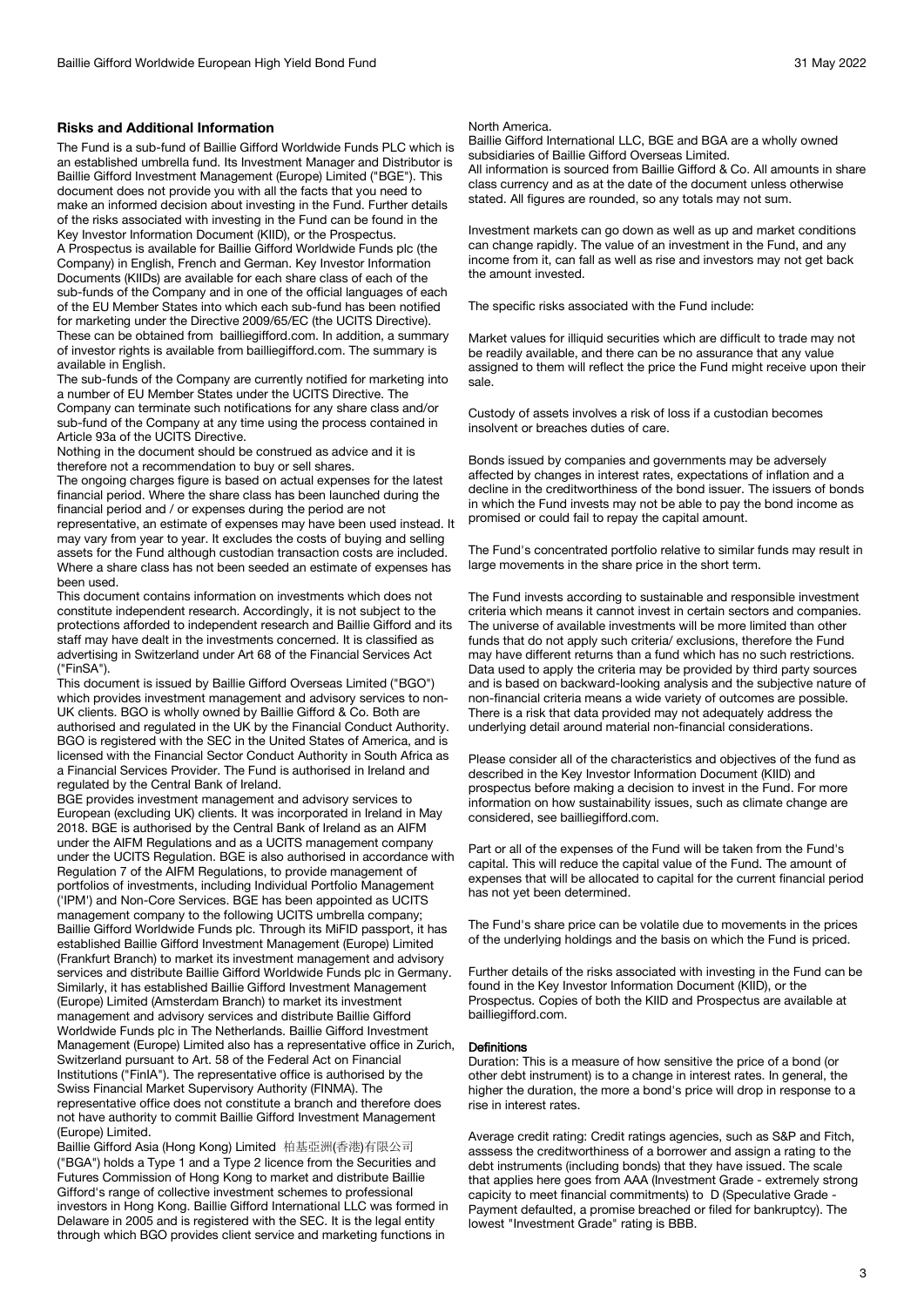Redemption Yield: This represents the expected annual returns from bonds or other fixed-interest securities.

#### **Awards and Ratings**

The information contained herein: (1) is proprietary to Morningstar and/or its content providers; (2) may not be copied or distributed; and (3) is not warranted to be accurate, complete, or timely. Neither Morningstar nor its content providers are responsible for any damages or losses arising from any use of this information. Past performance does not predict future returns.

#### **How to Deal**

To deal please contact your representative below or alternatively you can contact Brown Brothers Harriman direct by phone or post.

Tel Dublin: +353 1 241 7156 Tel Hong Kong: +852 3971 7156

Fax Dublin: +353 1 241 7157 Fax Hong Kong: +852 3971 7157

Address:

Brown Brothers Harriman Fund Administration Services (Ireland) Limited

30 Herbert Street, Dublin 2, D02 W329, Ireland Further information about the Fund can also be obtained from locally appointed agents, details of which are available from the country specific pages at bailliegifford.com.

#### **Target Market**

This Fund is suitable for all investors seeking a fund that aims to deliver income and capital growth over a medium- or long-term investment horizon and commits to promoting certain sustainability related characteristics and contribute to the objectives of the Paris Climate Agreement through a sustainable and low-carbon approach. The investor should be prepared to bear losses. This Fund is compatible for mass market distribution. This Fund may not be suitable for investors seeking capital protection and investing for less than three years.

#### **Legal Notices**

Source: ICE DATA INDICES, LLC ("ICE DATA"), is used with permission. ICE® is a registered trademark of ICE DATA or its affiliates and BOFA® is a registered trademark of Bank of America Corporation licensed by Bank of America Corporation and its affiliates ("BOFA") and may not be used without BOFA'S prior written approval. ICE DATA, its affiliates and their respective third party suppliers disclaim any and all warranties and representations, express and/or implied, including any warranties of merchantability or fitness for a particular purpose or use, including the indices, index data and any data included in, related to, or derived therefrom. Neither ICE DATA, its affiliates not their respective third party suppliers shall be subject to any damages or liability with respect to the adequacy, accuracy, timeliness or completeness of the indices or the index data or any component thereof, and the indices and index data and all components thereof are provided as an "as is" basis and your use is at your own risk. ICE DATA, its affiliates and their respective third party suppliers do not sponsor, endorse or recommend Baillie Gifford & Co, or any of its products and services.

#### **Financial Intermediaries**

This document is suitable for use of financial intermediaries. Financial intermediaries are solely responsible for any further distribution and Baillie Gifford takes no responsibility for the reliance on this document by any other person who did not receive this document directly from Baillie Gifford.